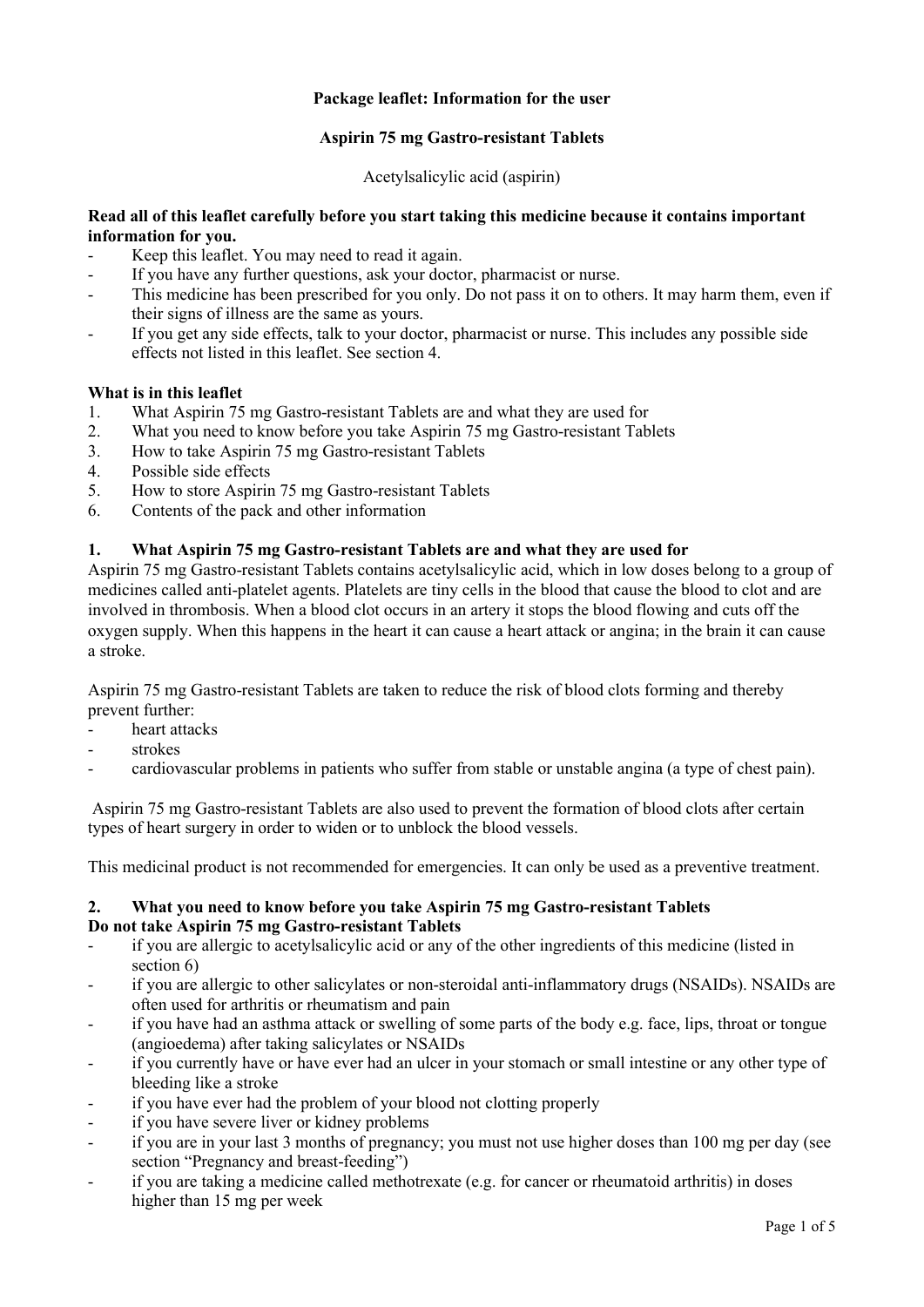## **Warnings and precautions**

Talk to your doctor, pharmacist or nurse before using Aspirin 75 mg Gastro-resistant Tablets

- if you have trouble with your kidneys, liver or heart
- if you have or have ever had problems with your stomach or small intestine
- if you have high blood pressure
- if you are asthmatic, have hay fever, nasal polyps or other chronic respiratory diseases; acetylsalicylic acid may induce an asthma attack
- if you have ever had gout
- if you have heavy menstrual periods

You must immediately seek medical advice, if your symptoms get worse or if you experience severe or unexpected side effects e.g. unusual bleeding symptoms, serious skin reactions or any other sign of serious allergy (see section "Possible side effects").

Inform your doctor if you are planning to have an operation (even a minor one, such as tooth extraction) since acetylsalicylic acid is blood-thinning there may be an increased risk of bleeding.

Acetylsalicylic acid may cause Reye's syndrome when given to children. Reye's syndrome is a very rare disease which affects the brain and liver and can be life threatening. For this reason, Aspirin 75 mg Gastroresistant Tablets should not be given to children aged under 16 years, unless on the advice of a doctor.

You should take care not to become dehydrated (you may feel thirsty with a dry mouth) since the use of acetylsalicylic acid at the same time may result in deterioration of kidney function.

This medicinal product is not suitable as a pain killer or fever reducer.

If any of the above applies to you, or if you are not sure, speak to your doctor or pharmacist.

#### **Children and adolescents**

Acetylsalicylic acid should not be administered to children and adolescents younger than 16 years, unless prescribed by a doctor

#### **Other medicines and Aspirin 75 mg Gastro-resistant Tablets**

Tell your doctor or pharmacist if you are taking, have recently taken or might take any other medicines.

The effect of treatment may be influenced if acetylsalicylic acid is taken at the same time as some other medicines for:

- thinning of the blood/prevention of clots (e.g. warfarin, heparin, clopidogrel)
- rejection of organ after transplantation (cyclosporine, tacrolimus)
- high blood pressure (e.g. diuretics and ACE-inhibitors)
- regulation of the heart beat (digoxin)
- manic-depressive illness (lithium)
- pain and inflammation (e.g. NSAIDs such as ibuprofen and metamizole, or steroids)
- gout (e.g. probenecid)
- epilepsy (valproate, phenytoin)
- glaucoma (acetazolamide)
- cancer or rheumatoid arthritis (methotrexate; in doses higher than 15 mg per week)
- diabetes (e.g. glibenclamide)
- depression (selective serotonin re-uptake inhibitors (SSRIs) such as sertraline or paroxetine).
- use as hormone replacement therapy when the adrenal glands or pituitary gland have been destroyed or removed, or to treat inflammation, including rheumatic diseases and inflammation of the intestines (corticosteroids)

Metamizole (substance to decrease pain and fever) may reduce the effect of acetylsalicylic acid on platelet aggregation (blood cells sticking together and forming a blood clot), when taken concomitantly. Therefore, this combination should be used with caution in patients taking low dose aspirin for cardioprotection.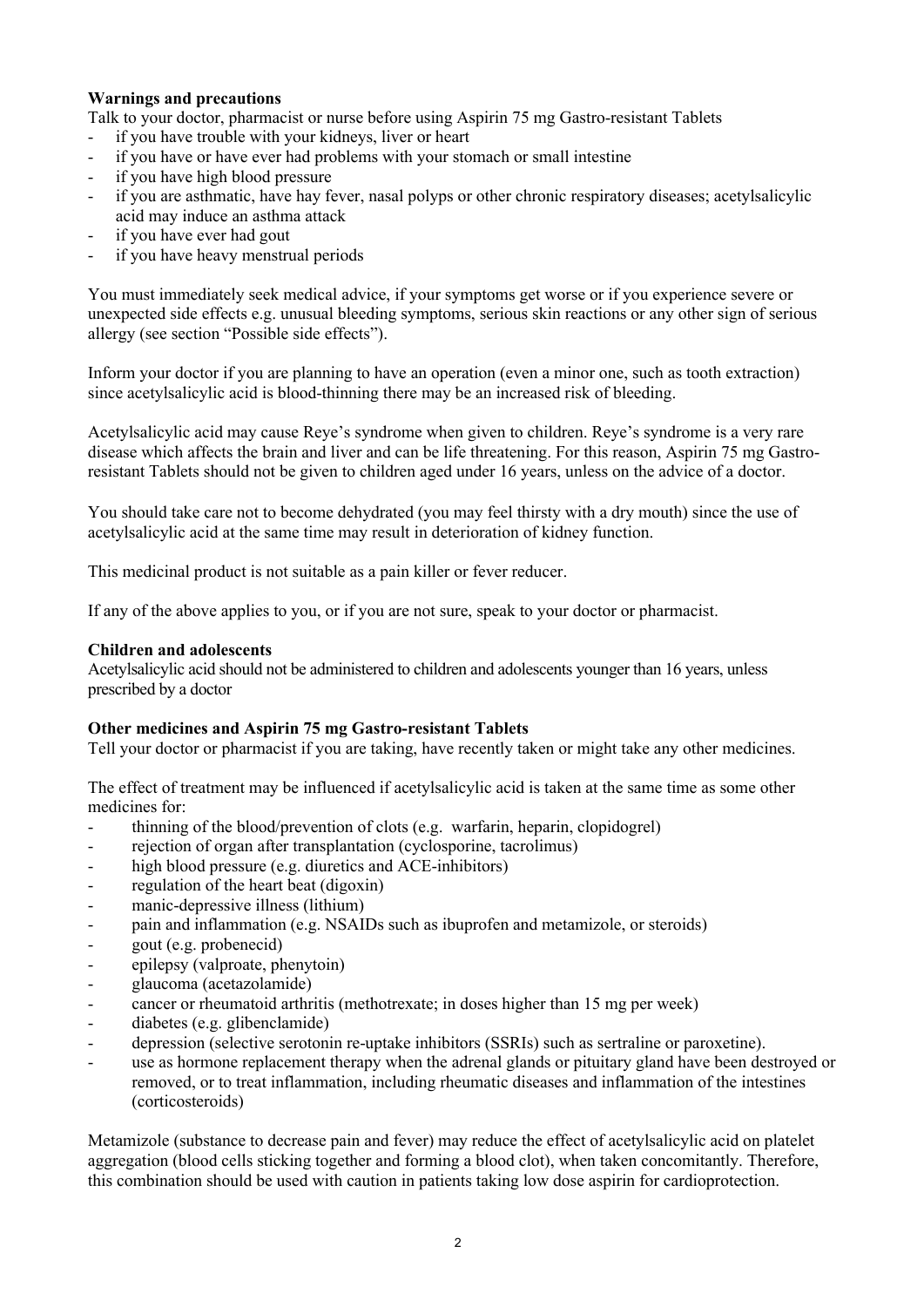# **Aspirin 75 mg Gastro-resistant Tablets with food and drink**

Drinking alcohol may possibly increase the risk of gastrointestinal bleeding and prolong bleeding time.

## **Pregnancy and breast-feeding**

If you are pregnant or breast-feeding, think you may be pregnant or are planning to have a baby, ask your doctor or pharmacist for advice before taking this medicine.

Pregnant women should not take acetylsalicylic acid during pregnancy unless advised by their doctor. You should not take Aspirin 75 mg Gastro-resistant Tablets if you are in the last 3 months of pregnancy, unless you are advised to do so by your doctor and then the daily dose should not exceed 100 mg (see section "Do not take Aspirin 75 mg Gastro-resistant Tablets"). Regular or high doses of this medicinal product during late pregnancy can cause serious complications in the mother or baby.

Breast-feeding women should not take acetylsalicylic acid unless advised by their doctor.

## **Driving and using machines**

Aspirin 75 mg Gastro-resistant Tablets should not affect your ability to drive and use machines.

## **Aspirin 75 mg Gastro-resistant Tablets contain sodium**

This medicine contains less than 1 mmol sodium (23 mg) per tablet, that is to say essentially 'sodium-free'.

## **3. How to take Aspirin 75 mg Gastro-resistant Tablets**

Always take this medicine exactly as your doctor or pharmacist has told you. Check with your doctor or pharmacist if you are not sure.

## **Adults**

*Prevention of heart attacks:*

The recommended dose is 75-160 mg once daily.

*Prevention of strokes:*

The recommended dose is 75-325 mg once daily.

*Prevention of cardiovascular problems in patients who suffer from stable or unstable angina (a type of chest pain):*

The recommended dose is 75-160 mg once daily.

*Prevention formation of blood clots after certain types of heart surgery*:

The recommended dose is 75-160 mg once daily.

# **Elderly**

As for adults. In general, acetylsalicylic acids should be used with caution in elderly patients who are more prone to adverse events. Treatment should be reviewed at regular intervals.

# **Use in children and adolescents**

Acetylsalicylic acid should not be administered to children and adolescents younger than 16 years, unless prescribed by a doctor (see section "Warnings and precautions")

#### **Method of administration**

For oral use.

The tablets should be swallowed whole with sufficient fluid (1/2 glass of water). The tablets have a gastro-resistant coating which prevents irritant effects on the gut, and should therefore not be crushed, broken or chewed.

# **If you take more Aspirin 75 mg Gastro-resistant Tablets than you should**

If you (or someone else) accidentally take too many tablets, you should tell your doctor at once or contact immediately the nearest casualty department. Show any left over medicines or the empty packet to the doctor.

Symptoms of overdose may include ringing in ears, hearing problems, headache, dizziness, confusion, nausea, vomiting and abdominal pain. A large overdose can lead to more rapid breathing than normal (hyperventilation), fever, excess sweating, restlessness, seizures, hallucinations, low blood sugar, coma and shock.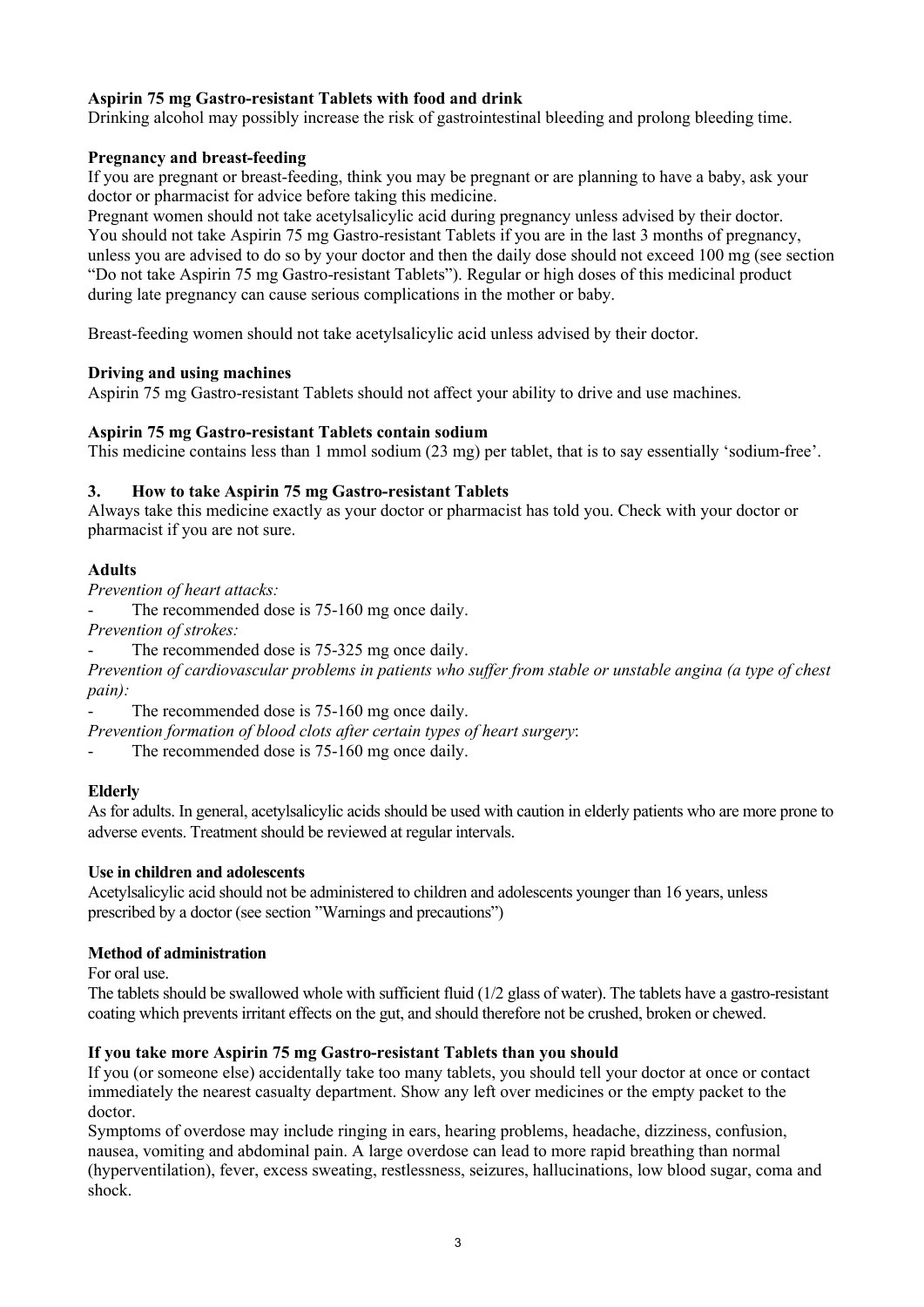# **If you forget to take Aspirin 75 mg Gastro-resistant Tablets**

If you miss a dose, wait until it is time for your next dose, then go on as normal. Do not take a double dose to make up for a forgotten tablet.

# **If you stop taking Aspirin 75 mg Gastro-resistant Tablets**

Do not stop taking this medicine without talking to your doctor.

If you have any further questions on the use of this medicine, ask your doctor or pharmacist.

## **4. Possible side effects**

Like all medicines, this medicine can cause side effects, although not everybody gets them.

## **If you notice any of the following serious side effects, stop taking Aspirin 75 mg Gastro-resistant Tablets and contact a doctor immediately:**

- Sudden wheezing, swelling of your lips, face or body, rash, fainting or difficulties swallowing (severe allergic reaction)**.**
- Reddening of the skin with blisters or peeling and may be associated with a high fever and joint pains. This could be erythema multiforme, Stevens-Johnson syndrome or Lyell's syndrome.
- Unusual bleeding, such as coughing up blood, blood in your vomit or urine, or black stools.

# Common: may affect up to 1 in 10 people

- Indigestion.
- Increased tendency for bleeding.

## Uncommon: may affect up to 1 in 100 people

- Hives.
- Runny noses.
- Breathing difficulty.

# Rare may affect up to 1 in 1,000 people

- Severe bleeding in the stomach or intestines, brain haemorrhage; altered number of blood cells.
- Nausea and vomiting.
- Cramps in the lower respiratory tract, asthma attack.
- Inflammation in the blood vessels.
- Bruising with purple spots (cutaneous bleeding).
- Severe skin reactions such as rash known as erythema multiforme and it's life threatening forms Stevens-Johnson syndrome and Lyell's syndrome.
- Hypersensitivity reactions, such as swelling of e.g. lips, face or body, or shock.
- Abnormal heavy or prolonged menstrual periods.

Not known: frequency cannot be estimated from the available data

- Ringing in your ears (tinnitus) or reduced hearing ability.
- Headache.
- Vertigo.
- Ulcers in stomach or small intestine and perforation.
- Prolonged bleeding time.
- Impaired kidney function.
- Impaired liver function.
- High level of uric acid in the blood.

# **Reporting of side effects**

If you get any side effects, talk to your doctor, pharmacist or nurse. This includes any possible side effects not listed in this leaflet. You can also report side effects directly via HPRA Pharmacovigilance, Earlsfort Terrace, IRL – Dublin 2; Tel: +353 1 6764971; Fax: +353 1 6762517. Website: www.hpra.ie; e-mail: medsafety@hpra.ie. By reporting side effects you can help provide more information on the safety of this medicine.